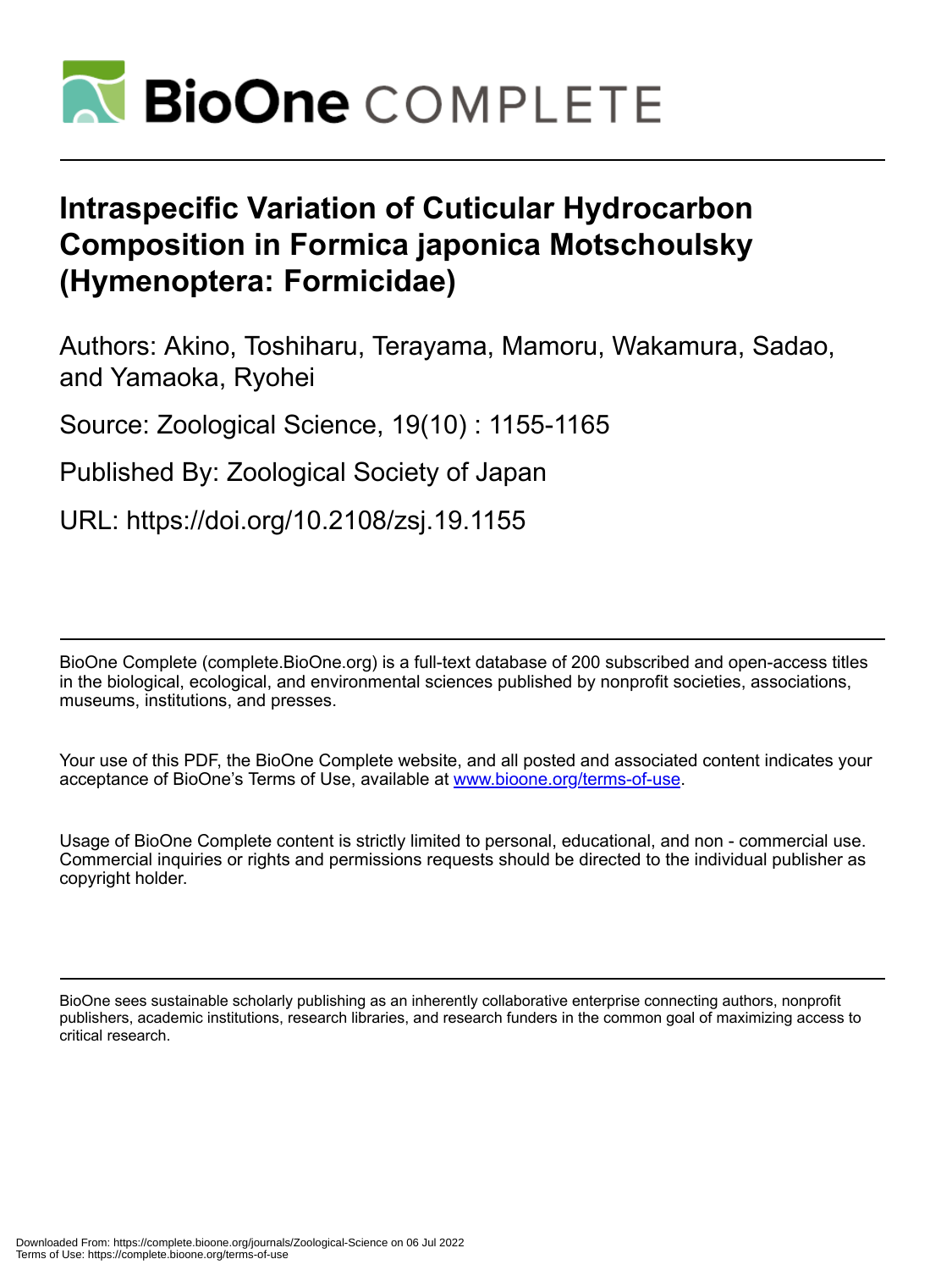# **Intraspecific variation of cuticular hydrocarbon composition in**  *Formica japonica* **Motschoulsky (Hymenoptera: Formicidae)**

Toshiharu Akino $^{1*}$ , Mamoru Terayama $^{2}$ , Sadao Wakamura $^{1}$  and Ryohei Yamaoka $^{3}$ 

1 *Laboratory of Insect Behavior, National Institute of Agrobiological Sciences, Tsukuba 305-8634, Japan* 2 *Division of Agriculture and Agricultural Life Sciences, The University of Tokyo, Yayoi, Bunkyo, Tokyo 113-8657, Japan* 3 *Laboratory of Chemical Ecology, Department of Applied Biology, Kyoto Institute of Technology, Matsugasaki, Kyoto 606-8585, Japan*

**ABSTRACT**—Cuticular hydrocarbons and morphological features were compared among 80 *Formica japonica* colonies collected in Japan. Although a few morphological differences were found in workers among the colonies, four different types of cuticular hydrocarbon composition were observed. This was supported by a principal component analysis. We further compared the cuticular hydrocarbons among a total of approximately 400 *F. japonica* colonies, and categorized the hydrocarbon components into four types based on the result of discriminant analyses for the first 80 colonies. Type 1 was observed in colonies mainly collected in southern Honshu, Shikoku, and Kyushu. Types 2, 3, and 4 were from colonies with primary collections in Southern Honshu, central and Pacific coast northern Honshu, and the Sea of Japan coasts of northern Honshu and Hokkaido, respectively. The occurrence of four distinct types of CHC composition suggests that the colonies that produce them are separate species.

**Key words:** cuticular hydrocarbon, chemotaxonomy, *Formica japonica*, GC-MS

### **INTRODUCTION**

*Formica* (*Serviformica*) *japonica* Motschoulsky, 1866, is distributed in the Russian Far East, Mongolia, China, Korea, Japan, and the mountains of Taiwan. It is one of the most common ant species in Japan. It builds both monogynous and polygynous colonies that usually consist of a queen(s) and hundreds to thousands of workers and broods. The workers are usually solitary foragers. Their nestmate recognition is based on chemical signals that are believed to be cuticular hydrocarbon (CHC) blends (Yamaoka, 1990). The blends are shared by the colony members but differ among colonies. In the monogynous colony, the queen unifies the CHC blends of individual workers but the mechanism is still unknown (Yamaoka and Kubo, 1990).

In a citrus garden in Kainan City, Wakayama Prefecture, Japan, we sometimes observed that hundreds of *F. japonica* workers covered the ground and foraged simultaneously. The foraging style appeared different from that of the *F. japonica* workers we usually observed in Kyoto. The nest of the Wakayama garden colony was wider but more shallow, and contained dozens of inseminated queens. Mor-

\* Corresponding author: Tel. +81-(0)298-386205; Fax. +81-(0)298-386205. E-mail: akino@affrc.go.jp

phological features of the workers were almost identical to those of *F. japonica* in Kyoto, but the cuticular hydrocarbon components apparently differed. We therefore suspected that we were observing more than one species.

In general, a chemotaxonomical approach including cuticular hydrocarbon comparison is valuable for identification of sibling or cryptic species (Howard, 1993). The usefulness of the cuticular hydrocarbon comparison as the taxonomical criterion was also confirmed in a recent chemotaxonomical study on the termite genus *Reticulitermes* in eastern Asia (Takematsu and Yamaoka, 1999). In this study we compared both CHC components and morphological features among *F. japonica* colonies collected throughout all of the prefecture of Japan (except for Okinawa, where this species is absent), and discuss the possibility that *F. japonica* includes several sibling species.

#### **MATERIALS AND METHODS**

From 1992 to 2001, we collected *Formica japonica* workers from all Japanese prefectures except Okinawa. At least 10 workers from each of 3 colonies, but many more if possible, were collected to check intracolonial and intercolonial variation of both morphological features and CHC in each district. We also collected *F. hayashi* workers because it is currently in the same subgenus and is sympatric in distribution with *F. japonica* (Terayama and Hashimoto,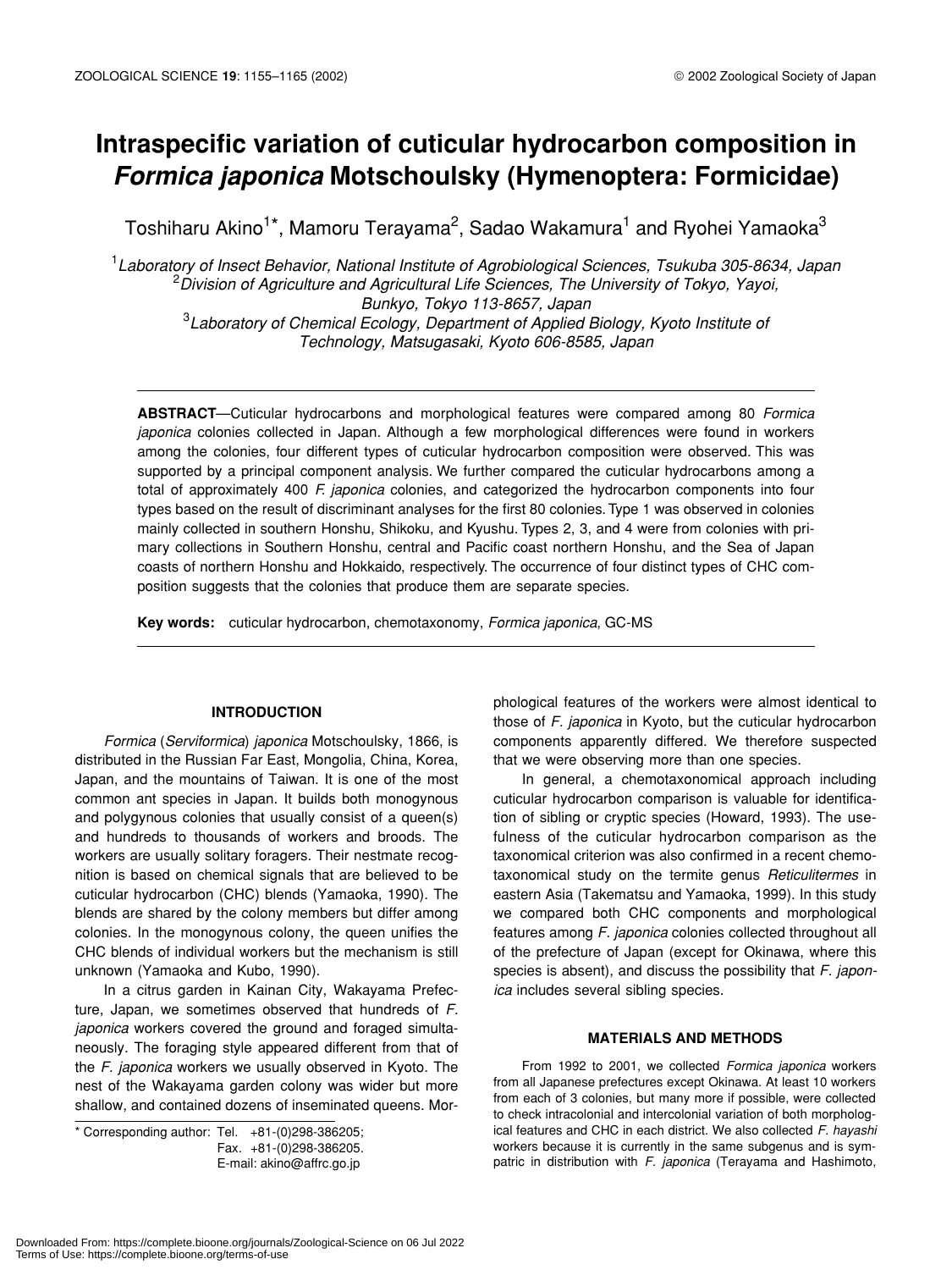1996).

Individual live workers were anesthetized by cooling in a refrigerator and immersion in 500 µl of hexane for 5 min. The extract was concentrated and chromatographed on approximately 500 mg of silica gel (230–400 mesh, Merck), and packed in a disposable Pasteur pipette (7 mm dia.). The hydrocarbons were eluted with 3 ml of hexane, then analyzed by gas chromatography (GC) and gas chromatography-mass spectrometry (GC-MS).

For identification of the position of the double bonds in unsaturated hydrocarbons, the separated hydrocarbons were further chromatographed on approximately 500 mg of silica gel, 230–400 mesh, and impregnated with 10% silver nitrate. Then they were successively eluted with 3 ml each of hexane, 1%, 2%, 5%, 10%, 15%, and 30% ether-in-hexane to separate unsaturated hydrocarbons from saturated ones. The unsaturated hydrocarbons were delivertized by dimethyl disulphide (DMDS) to estimate the position of unsaturated C-C bonds (Dunkelblum *et al.*, 1985)

GC analyses were performed on a Hewlett Packard HP6890 GC equipped with a flame ionization detector. An apolar capillary column (HP-1, Hewlett Packard, 15 m length, 0.25 mm dia., and 0.25 µm film thickness) was used for the analyses. Helium was used as a carrier gas, and the column head pressure was 60 kPa.

**Table 1.** Comparison of four CHC patterns in *Formica japonica*

| Peak No.                | Hydrocarbon          |                            |                                                |                |           |           | Content <sup>*2</sup> |  |  |  |  |
|-------------------------|----------------------|----------------------------|------------------------------------------------|----------------|-----------|-----------|-----------------------|--|--|--|--|
|                         | groups <sup>*1</sup> | ECL<br>Suspected compounds |                                                | Type 1         | Type 2    | Type 3    | Type 4                |  |  |  |  |
| 1                       | C <sub>23</sub>      | 22.66                      | 7-tricosene                                    |                |           |           |                       |  |  |  |  |
| $\overline{\mathbf{c}}$ |                      | 22.73                      | 9-tricosene                                    |                |           |           |                       |  |  |  |  |
| 3                       |                      | 23.00                      | n-tricosane                                    |                |           |           |                       |  |  |  |  |
| 4                       | MeC <sub>23</sub>    | 23.40                      | 11-methyltricosane                             |                |           |           |                       |  |  |  |  |
| 5                       |                      | 23.43                      | 9-methyltricosane                              |                |           |           |                       |  |  |  |  |
| 6                       |                      | 23.43                      | 7-methyltricosane                              |                |           |           |                       |  |  |  |  |
| $\overline{7}$          |                      | 23.55                      | 5-methyltricosane                              |                |           |           |                       |  |  |  |  |
| 8                       | C <sub>24</sub>      | 24.00                      | n-tetracosane                                  |                |           |           |                       |  |  |  |  |
| 9                       | C <sub>25</sub>      | 24.66                      | 7-pentacosene                                  | $\ddot{}$      |           |           |                       |  |  |  |  |
| 10                      |                      | 24.73                      | 9-pentacosene                                  | +              |           |           |                       |  |  |  |  |
| 11                      |                      | 25.00                      | n-pentacosane                                  | $\overline{ }$ |           |           |                       |  |  |  |  |
| 12<br>13                | MeC <sub>25</sub>    | 25.40                      | 13-methylpentacosane<br>11-methylpentacosane J | $\ddot{}$      |           |           |                       |  |  |  |  |
| 14                      |                      | 25.43                      | 9-methylpentacosane                            |                |           |           | $\pm$                 |  |  |  |  |
| 15                      |                      | 25.54                      | 5-methylpentacosane                            |                |           |           |                       |  |  |  |  |
| 16                      |                      | 25.73                      | 3-methylpentacosane                            |                |           |           |                       |  |  |  |  |
| 17                      | diMeC25              | 25.68                      | 9, x-dimethylpentacosane                       |                |           |           | $\ddot{}$             |  |  |  |  |
| 18                      |                      | 25.73                      | dimethylpentacosane                            |                |           |           |                       |  |  |  |  |
| 19                      |                      | 25.82                      | 5,X-dimethylpentacosane<br>$(X=12,13)$         |                |           |           |                       |  |  |  |  |
| 20                      |                      | 26.12                      | 3,X-dimethylpentacosane<br>$(X=9,16)$          |                |           |           |                       |  |  |  |  |
| 21                      | C <sub>26</sub>      | 25.74                      | 9-hexacosene                                   |                |           |           |                       |  |  |  |  |
| 22                      |                      | 26.00                      | n-hexacosane                                   |                |           |           |                       |  |  |  |  |
| 23                      | MeC <sub>26</sub>    | 26.39                      | 13-methylhexacosane                            |                |           |           |                       |  |  |  |  |
| 24                      |                      |                            | 12-methylhexacosane                            |                |           |           |                       |  |  |  |  |
| 25                      |                      |                            | 10-methylhexacosane                            |                |           |           |                       |  |  |  |  |
| 26                      | C <sub>27</sub>      | 26.68                      | 7-heptacosene                                  |                |           |           |                       |  |  |  |  |
| 27                      |                      | 26.73                      | 9-heptacosene                                  | +              | ++++      | +         |                       |  |  |  |  |
| 28                      |                      | 27.00                      | n-heptacosane                                  | $\ddot{}$      | $\ddot{}$ | $\ddot{}$ |                       |  |  |  |  |
| 29<br>30                | MeC27                | 27.38                      | 13-methylheptacosane<br>11-methylheptacosane J | $^{++}$        |           | $\ddot{}$ | $+$                   |  |  |  |  |
| 31                      |                      | 27.41                      | 9-methylheptacosane                            |                | *         | $^{+}$    | $\ddot{}$             |  |  |  |  |
| 32                      |                      | 27.52                      | 5-methylheptacosane                            |                |           | $\ddot{}$ | $\ddot{}$             |  |  |  |  |
| 33                      | diMeC27              | 27.65                      | 11,15-dimethylheptacosane                      | $\ddot{}$      |           |           |                       |  |  |  |  |
| 34                      |                      | 27.65                      | 9,X-dimethylheptacosane                        | $\overline{+}$ |           | $\ddot{}$ |                       |  |  |  |  |
| 35                      |                      | 27.78                      | 5, X-dimethylheptacosane                       |                |           | $^{+}$    | $\ddot{}$             |  |  |  |  |
| 36                      | triMeC27             | 28.11                      | trimethylheptacosane                           |                |           |           | $^{+}$                |  |  |  |  |
| 37                      | C <sub>28</sub>      | 27.75                      | 9-octacosene                                   |                |           |           |                       |  |  |  |  |
| 38                      |                      | 28.00                      | n-octacosane                                   |                |           | $\ddot{}$ |                       |  |  |  |  |
| 39                      | meC28                | 28.33                      | 14-methyloctacosane                            |                |           |           |                       |  |  |  |  |
| 40                      |                      | 28.35                      | 12-methyloctacosane                            |                |           |           |                       |  |  |  |  |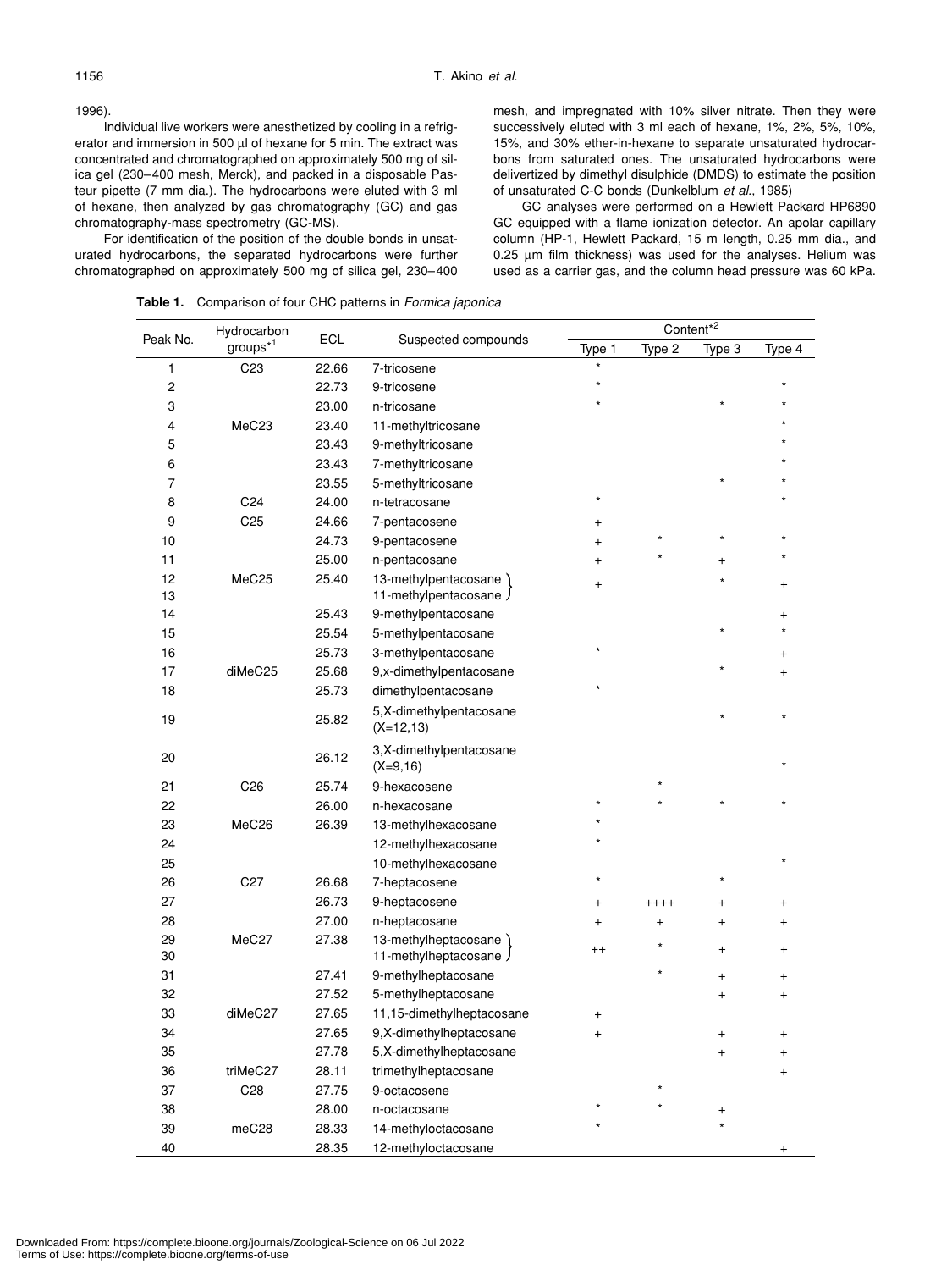| Table 1. | (Continued) |
|----------|-------------|
|----------|-------------|

|          | Hydrocarbon<br>$g$ roups $*^1$ | ECL   |                              |           | $Content*2$ |           |           |  |
|----------|--------------------------------|-------|------------------------------|-----------|-------------|-----------|-----------|--|
| Peak No. |                                |       | Suspected compounds          | Type 1    | Type 2      | Type 3    | Type 4    |  |
| 41       | diMeC28                        | 28.67 | 10,14-dimethyloctacosane     |           |             |           | $\ddot{}$ |  |
| 42       | C <sub>29</sub>                | 28.63 | 7-nonacosene                 |           |             |           |           |  |
| 43       |                                | 28.72 | 9-nonacosene                 |           | $^{++}$     | $^{+}$    |           |  |
| 44       |                                | 29.00 | n-nonacosane                 | $\ddot{}$ | $\ddot{}$   | $\ddot{}$ | $\ddot{}$ |  |
| 45       | MeC <sub>29</sub>              | 29.37 | 15-methylnonacosane          | $\ddot{}$ | $\star$     | $\ddot{}$ | $^{+}$    |  |
| 46       |                                | 29.37 | 13-methylnonacosane          | $^{++}$   | $\star$     | $\ddot{}$ | $\ddot{}$ |  |
| 47       |                                | 29.37 | 11-methylnonacosane          | $^{++}$   |             | $\ddot{}$ | $\ddot{}$ |  |
| 48       | 29.41                          |       | 9-methylnonacosane           |           |             | $\ddot{}$ | $\ddot{}$ |  |
| 49       | diMeC29<br>29.62               |       | 11, X-dimethylnonacosane     | $\ddot{}$ |             |           |           |  |
| 50       | 29.68                          |       | 9,X-dimethylnonacosane       |           |             | $\ddot{}$ | $^{++}$   |  |
| 51       |                                | 29.76 | 5,X-dimethylnonacosane       |           |             | $\ddot{}$ | $\ddot{}$ |  |
| 52       |                                | 29.98 | dimethylnonacosane           |           |             |           |           |  |
| 53       | triMeC29                       | 30.03 | trimethylnonacosane          |           |             |           | $\ddot{}$ |  |
| 54       | C <sub>30</sub>                | 29.74 | 9-triacontene                |           |             |           |           |  |
| 55       |                                | 30.00 | n-triacontane                |           |             |           |           |  |
| 56       | MeC30                          | 30.36 | 14-methyltriacontane         | $\star$   |             |           |           |  |
| 57       |                                | 30.36 | 12-methyltriacontane         |           |             |           |           |  |
| 58       | diMeC30                        | 30.61 | 10,X-dimethyltriacontane     |           |             |           | +         |  |
| 59       | C31                            | 30.76 | 9-hentriacontene             |           |             |           |           |  |
| 60       |                                | 31.00 | n-hetriacontane              |           |             |           |           |  |
| 61       | MeC31                          | 31.36 | 15-methylhentriacontane      |           |             |           |           |  |
| 62       |                                |       | 13-methylhentriacontane      | $^{++}$   |             | +         | +         |  |
| 63       |                                |       | 11-methylhentriacontane J    |           |             |           |           |  |
| 64       |                                | 31.40 | 9-methylhentriacontane       |           |             | $\ddot{}$ | $\ddot{}$ |  |
| 65       | diMeC31                        | 31.63 | 13, X-dimethylhentriacontane | $^{++}$   |             |           |           |  |
| 66       |                                | 31.63 | 11, X-dimethylhentriacontane | $^{++}$   |             | $\ddot{}$ |           |  |
| 67       |                                | 31.66 | 9,X-dimethylhentriacontane   |           |             |           | $^{++}$   |  |
| 68       |                                | 31.88 | 5, X-dimethylhentriacontane  |           |             | $\ddot{}$ |           |  |
| 69       |                                | 32.03 | 3,X-dimethylhentriacontane   |           |             |           | $\ddot{}$ |  |
| 70       | MeC32                          | 32.31 | methyldotriacontane          |           |             |           |           |  |
| 71       | diMeC32                        | 32.61 | 10,X-dimethyldotriacontane   |           |             |           |           |  |
| 72       | C <sub>33</sub>                | 32.75 | 9-tritriacontene             |           |             |           |           |  |
| 73       |                                | 33.00 | n-tritriacontane             |           |             |           |           |  |
| 74       | MeC33                          | 33.33 | 17-methyltritriacontane      | +         |             |           | +         |  |
| 75       |                                | 33.33 | 15-methyltritriacontane      | +         |             |           | +         |  |
| 76       |                                | 33.34 | 13-methyltritriacontane      | $\ddot{}$ |             |           | $\ddot{}$ |  |
| 77       |                                | 33.35 | 11-methyltritriacontane      | $\ddot{}$ |             |           | +         |  |
| 78       |                                | 33.37 | 9-methyltritriacontane       |           |             |           | $\ddot{}$ |  |
| 79       | diMeC33                        | 33.56 | 15,17-dimethyltritriacontane | $\ddot{}$ |             |           |           |  |
| 80       |                                | 33.56 | 13,X-dimethyltritriacontane  | $\ddot{}$ |             | $^{+}$    |           |  |
| 81       |                                | 33.56 | 11, X-dimethyltritriacontane | $\ddot{}$ |             | $\ddot{}$ |           |  |
| 82       |                                | 33.72 | dimethyltritriacontane       |           |             |           | $\pmb{+}$ |  |
| 83       | MeC35                          | 35.39 | 17-methylpentatriacontane    |           |             |           |           |  |
| 84       |                                | 35.39 | 15-methylpentatriacontane    |           |             |           |           |  |
| 85       |                                | 35.40 | 13-methylpentatriacontane    |           |             |           |           |  |
| 86       | diMeC35                        | 35.71 | dimethylpentatriacontane     |           |             |           |           |  |
| 51       |                                | 29.76 | 5,X-dimethylnonacosane       |           |             | $\ddot{}$ | +         |  |
| 52       |                                | 29.98 | dimethylnonacosane           |           |             |           |           |  |
| 53       | triMeC29                       | 30.03 | trimethylnonacosane          |           |             |           | $^{+}$    |  |

\* 1 Carbon number in the longest carbon chain is noted after the large capital C. For methylalkanes, the number of methyl branches is shown as "(mono)Me," "diMe," and "triMe" before the capital "C".

 $*^2$  Contents by percentage:  $*<1\%$ ,  $+<10\%$ ,  $++<20\%$ ,  $++<30\%$ , and  $+++<40\%$ 

Type 1, 2, 3, and 4 workers were collected in Tsuno (Miyazaki Prefecture), Kyoto (Kyoto Prefecture), Nasu (Tochigi Prefecture), and Hakodate (Hokkaido Prefecture), respectively.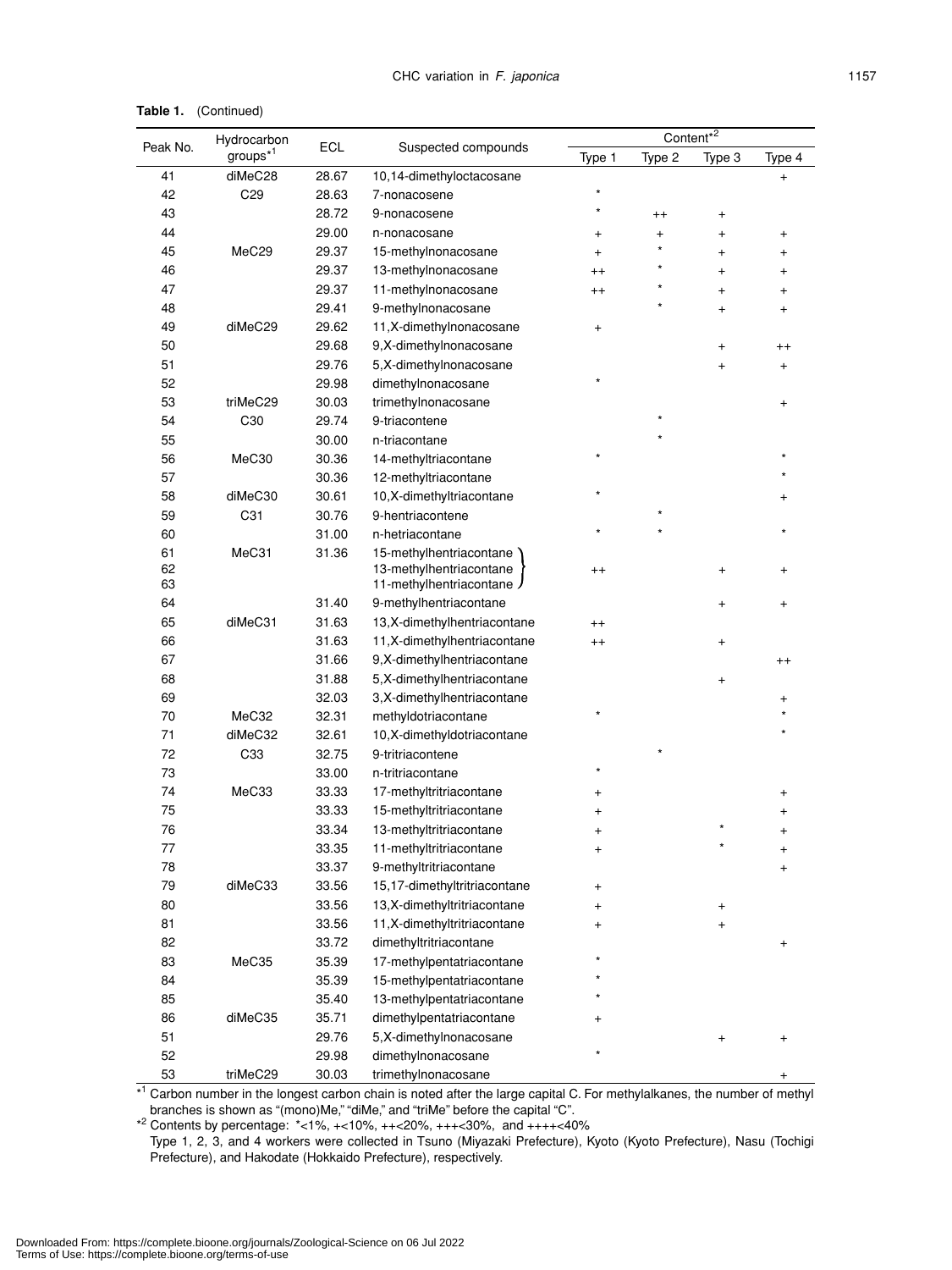

**Fig. 1.** Gas chromatogram of CHC blends of *Formica japonica* workers collected in Tsuno (Miyazaki Pref.) (a), Kyoto (Kyoto Pref.) (b), Nasu (Gunma Pref.) (c), Hakodate (Hokkaido Pref.) (d), and of *Formica hayashi* workers (e)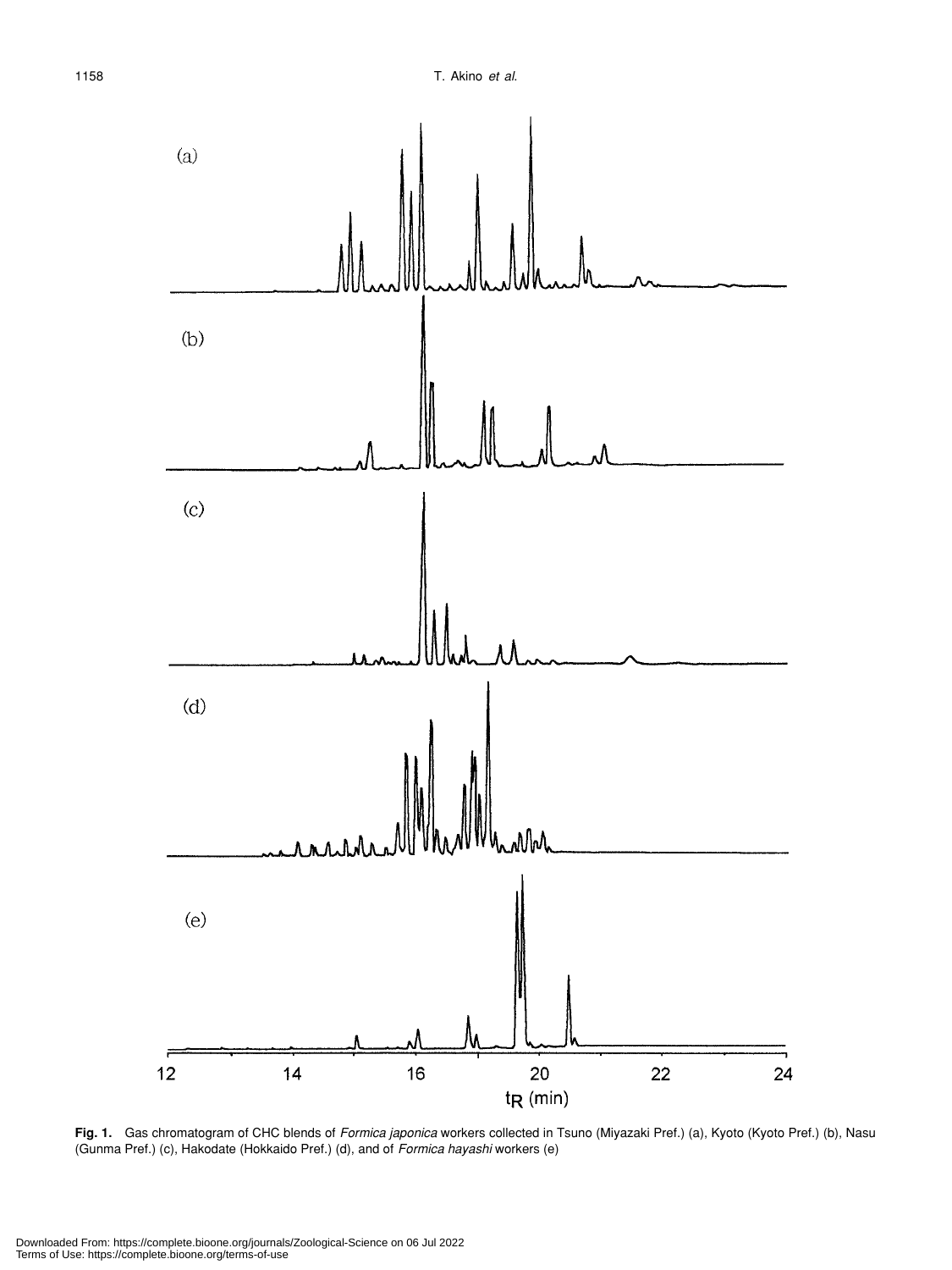Injection was made directly onto the capillary column through the cool on-column injector at 53°C and the injector temperature was programmed at oven temperature plus 3°C thereafter. The temperature program of column oven temperature was 50°C for 5 min, 50°C to 310°C at 15°C/min, and then held at the final temperature for 5 min.

GC-MS analyses were achieved with an HP6890 gas chromatograph interfaced to a JEOL JMS SX-102A double focusing mass spectrometer at EI mode with 70 eV, and operated with an HP Model 715/64 computer. GC was operated in the same condition as above, but the column head pressure was 18 kPa.

Nei's distance (Ferguson, 1980) was calculated as an index of the similarity of CHC blends for individual workers from a total of 40 colonies. Nei's distance *c* was defined as  $c = |\mathbf{a} \cdot \mathbf{b}|/(\mathbf{a} \cdot \mathbf{b})$  where **a** and **b** are vectors. Each vector presents the CHC blend of individual workers that is composed of 86 elements. The elements are the area size for selected FID peaks with amounts greater than 0.1% of the total amount of the CHC's. For a larger value of *c*, similarity is considered to increase, and *vice versa*.

A total of 53 hydrocarbon components with relative content that was more than 1% of the total amount in each colony were selected for multivariate analysis. The data were processed by cluster analysis (CA) and principal component analysis (PCA) and were submitted to discriminant analysis (DA) using Mahalanobis distance. All these multivariant analyses were performed with the "Black-Box package" for data analyses in Aoki, 2001.

#### **RESULTS**

#### **Identification of CHC components**

CHC compounds of *F. japonica* consisted of alkenes, *n*alkanes and various methylalkanes with 23–37 carbons. At least four different types of CHC pattern were confirmed among *F. japonica* colonies (Fig. 1a–d, Table 1).

The CHC components of the workers collected in Tsuno (Miyazaki Prefecture) were with 23–37 carbons. Alkenes contained 7-alkenes and 9-alkenes, and methylalkanes consisted of mono-, di-, and trimethylalkanes (Fig. 1a) (hereafter, named Type 1). Those of the workers collected in Kyoto (Kyoto) were, however, with 23–33 carbons. The alkenes were all 9-alkenes, and methylalkanes were minor components (Fig. 1b) (Type 2). The CHC components of the workers in Nasu (Tochigi) were with 23–35 carbons, of which methylalkanes were mono- and dimethylalkanes (Fig. 1c) (Type 3). Those of the workers in Hakodate (Hokkaido) were also with 23–35 carbons, but the methylalkanes contained trimethylalkanes in addition to mono- and dimethylalkanes (Fig. 1d) (Type 4).

In contrast, the CHC patterns of *F. hayashi* were all identical among the colonies collected in Hakodate (Hokkaido), Hachinohe (Aomori), Hanamaki (Iwate), Mito (Ibaraki), Suwa (Nagano), Kyoto (Kyoto), Nakamura (Kouchi), Fukuoka (Fukuoka), and Osumi (Kagoshima). The CHC consisted of alkadiene, alkene, and n-alkanes with 25–33 carbons (Fig. 1e).

#### **Intra- and intercolonial variation of the CHC blends**

Resemblance of the CHC blends was evaluated as Nei's distance among 10 nestmate workers each from colonies of Miyazaki, Kyoto, Tochigi and Hokkaido Prefectures (all sites had different CHC types). Nei's distance was calculated between all the pairs of the 10 nestmate workers of each colony (45 pairs ). Averages±standard error (s.e) were 0.983±0.003, 0.950±0.026, 0.984±0.010, and 0.977±0.015 in the colonies collected in Miyazaki, Kyoto, Tochigi, and Hokkaido, respectively (Table 2). In the same manner, Nei's distance was calculated between all the pairs of workers from different colonies (100 pairs between 2 colonies). The average distance was always smaller between the colonies with different CHC types than between the colonies with the same CHC types, but the latter was smaller than that among nestmate workers (*t*-test, P<0.001, Table 2).

Cluster analysis (CA) (Ward's technique) was conducted on CHC data obtained from a total of 80 *F.japonica* colonies that were pairs of sympatric colonies collected from 40 different localities (Fig. 2). It suggests the existence of four principal clusters (Type 1, 2, 3, and 4) within the 80 *F. japonica* colonies. Colonies of Type 1 were collected in

**Table 2.** Resemblance of the cuticular hydrocarbon components within and among colonies with different CHC types

|        | Nei's distance (average handard error)        |                                                |                                                |                                                |  |  |
|--------|-----------------------------------------------|------------------------------------------------|------------------------------------------------|------------------------------------------------|--|--|
|        | Type 1                                        | Type 2                                         | Type 3                                         | Type 4                                         |  |  |
| Type 1 | $0.983 \pm 0.003*$<br>$(0.917 \pm 0.015)$ *** | $0.444\pm0.189**$                              | $0.647 \pm 0.103$ **                           | $0.556 \pm 0.068$ **                           |  |  |
| Type 2 |                                               | $0.950 \pm 0.026$ *<br>$(0.909 \pm 0.026)$ *** | $0.510 \pm 0.219**$                            | $0.369 \pm 0.191$ **                           |  |  |
| Type 3 |                                               |                                                | $0.984 \pm 0.010^*$<br>$(0.928 \pm 0.014)$ *** | $0.666 \pm 0.096$ **                           |  |  |
| Type 4 |                                               |                                                |                                                | $0.977 \pm 0.015$ *<br>$(0.936 \pm 0.024)$ *** |  |  |

 \* Nei's distance was calculated between all pairs of 10 nestmate workers in each colony, and the distances of a total of 45 pairs were averaged.

\*\* Nei's distance was calculated between all pairs of 10 workers from different colonies, and the distances of a total of 100 pairs between two colonies were averaged.

\*\*\* Nei's distance was calculated between all pairs of five workers each from five different sympatric colonies, and the distances of a total of 125 pairs were averaged.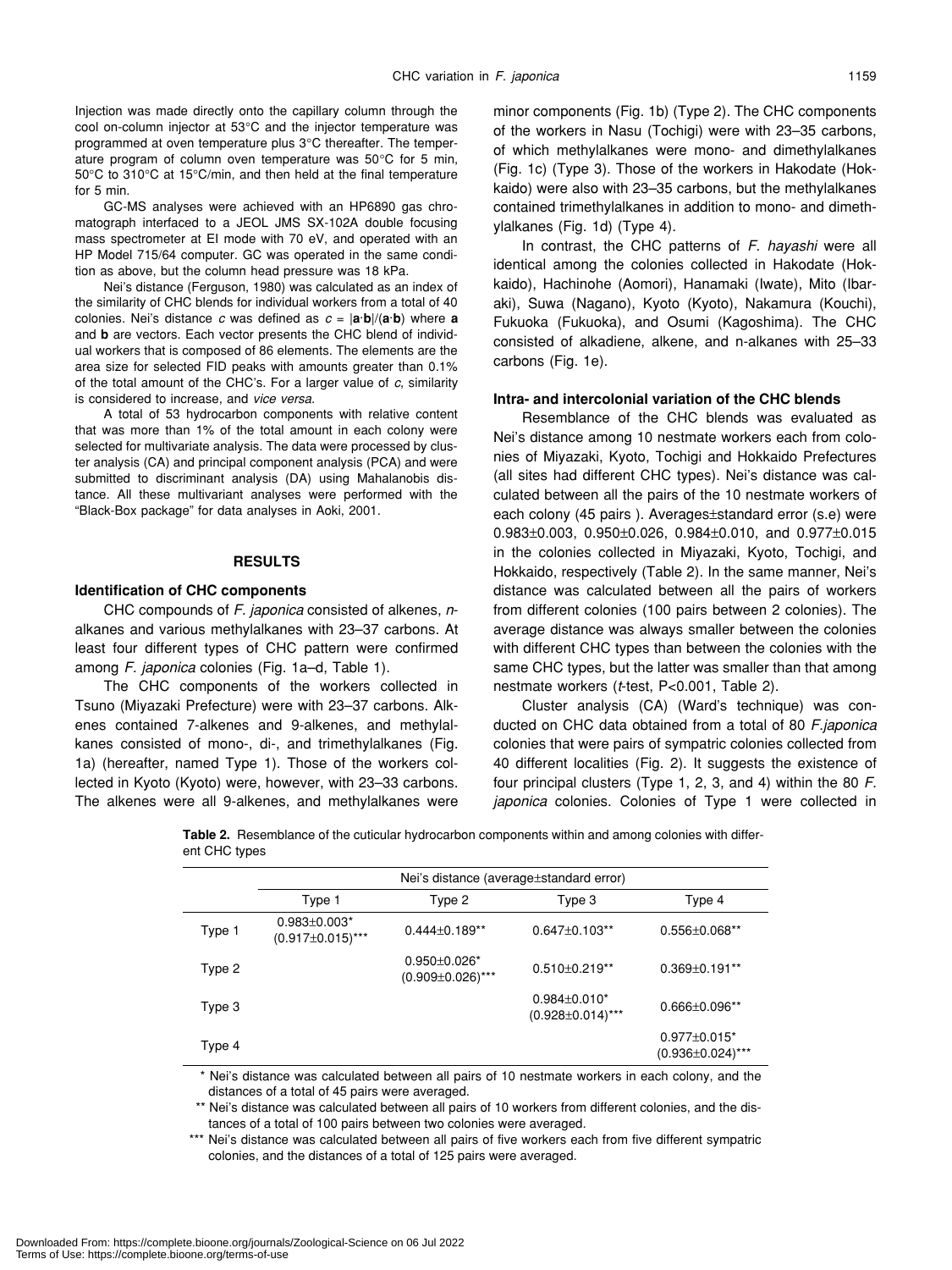

**Fig. 2.** Dendrogram from the cluster analyses of the original CHC blends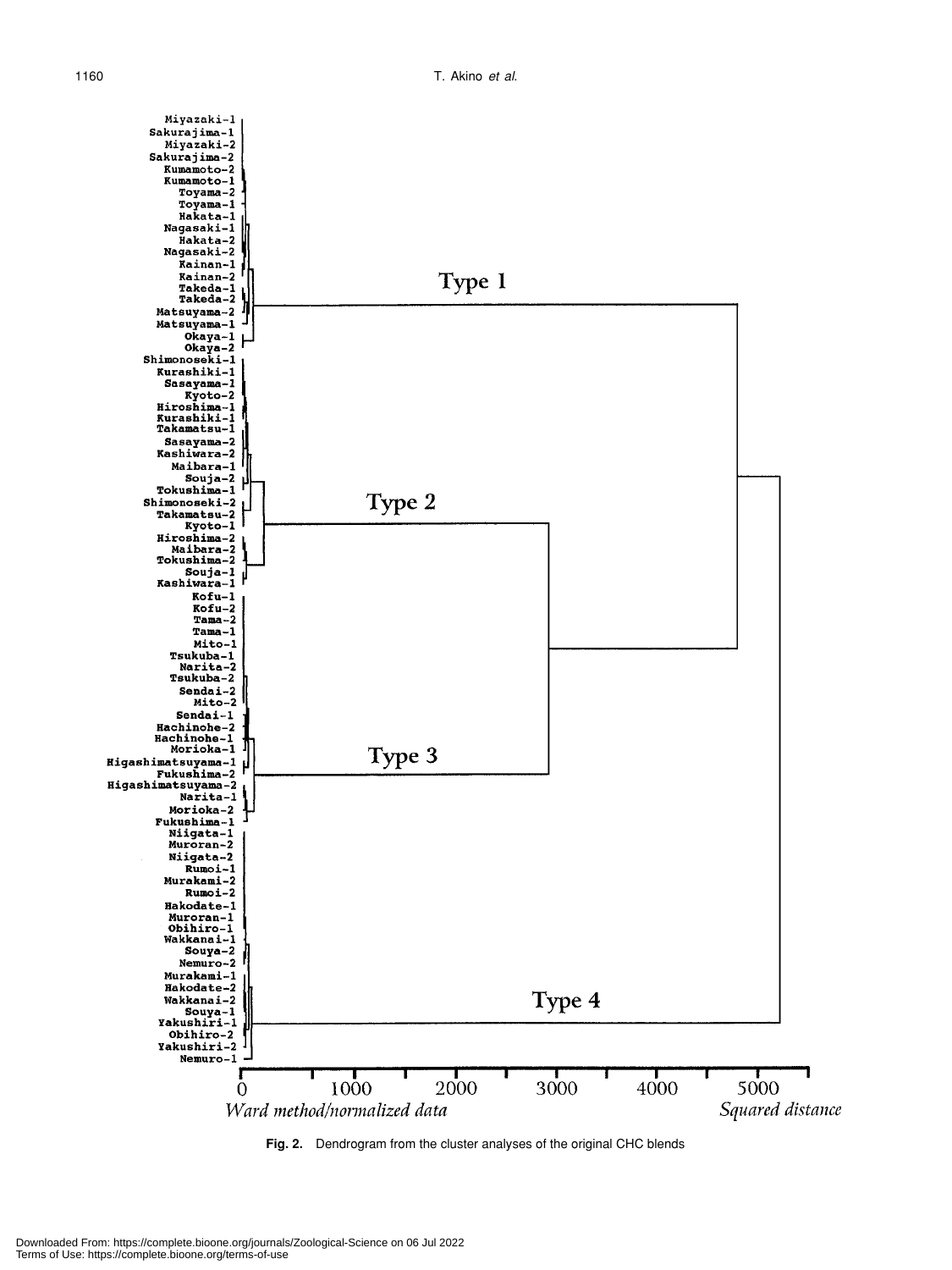

**Fig. 3.** Scatterplot of the 80 colonies for the 1st-2nd (a) and the 1st-3rd (b) principal components extracted in PCA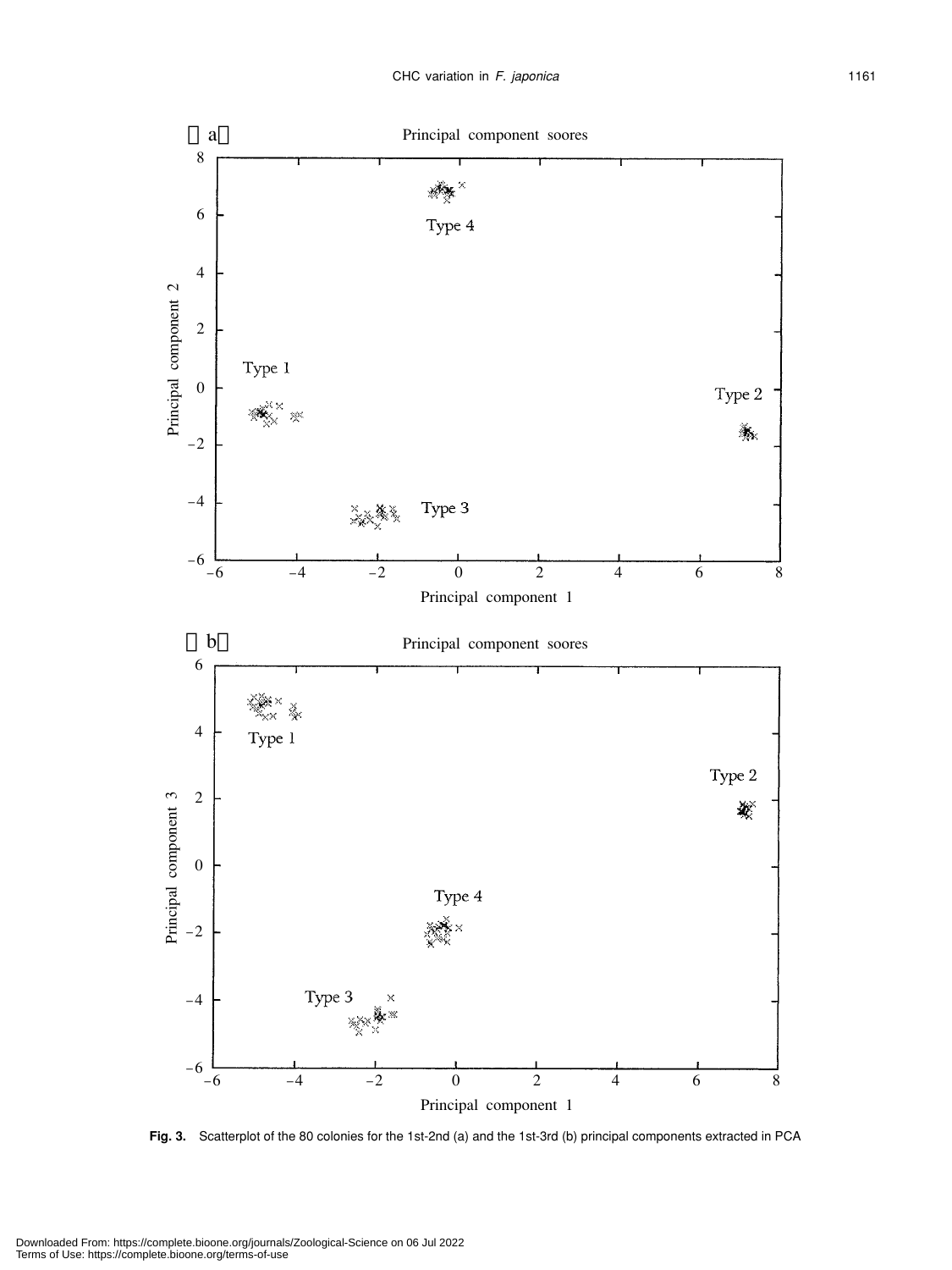Miyazaki (Miyazaki), Sakurajima (Kagoshima), Nagasaki (Nagasaki), Kumamoto (Kumamoto), Matsuyama (Ehime), Hakata (Fukuoka), Takeda (Oita), Toyama (Toyama), Okaya (Nagano), and Kainan (Wakayama); those of Type 2 in Shimonoseki (Yamaguchi), Hiroshima (Hiroshima), Kurashiki (Okayama), Souja (Okayama), Takamatsu (Kagawa), Tokushima (Tokushima), Sasayama (Hyogo), Kyoto (Kyoto), Kashiwara (Nara), and Maibara (Shiga); those of Type 3 in Kofu (Yamanashi), Higashimatsuyama (Saitama), Tama (Tokyo), Narita (Chiba), Tsukuba (Ibaraki), Mito (Ibaraki), Fukushima (Fukushima), Sendai (Miyagi), Hachinohe (Aomori), and Morioka (Iwate); and those of Type 4 in Niigata, Murakami (Niigata), Hakodate, Muroran, Rumoi, Wakkanai, Souya, Yakishiri, Nemuro, and Obihiro (Hokkaido).

Principal component analysis (PCA) was also conducted on CHC data obtained from the 80 colonies. The first, second, and third principal components accounted for 36%, 34%, and 24% of the total cumulative variance, respectively. Analysis of these three principal components shows that the colonies can be classified into four groups (Fig. 3). A plot of the first and second principal components, which accounted for 70% of the total cumulative variance, shows that both Type 2 and Type 4 colonies are well separated from both Type 1 and Type 3. In contrast, in a plot of the first and third principal components, Type 1 and Type 2 colonies are well separated from Type 3 and 4 colonies, whereas that of the second and third principal components of Type 3 and Type 4 colonies are well separated from Type 1 and Type 2.

As a second step, stepwise discriminant analysis (DA) using Mahalanobis distance was conducted on the CHC data from 80 colonies to determine which variables separate the four groups. The calibration consisted of the group mean

F value *<sup>P</sup>* value

**Table 3.** Regression coefficient and partial F value for each hydrocarbon component as a significant variable for discrimination of four types by Mahalanobis distance

Type 2

X002 –10561 291 –8559 –5037 65.017 0.008 X004 –169 –380 –4018 –1631 46.636 0.058 X006 –5833 448 –946 –7174 87.013 0.001 X008 –13418 766 –10787 –11162 200.4 0.000 X009 14151 –2114 –855 –28938 251.27 0.000 X010 2158 –1140 1779 –3977 73.756 0.003 X012 –5330 –214 –7136 813 75.973 0.003 X016 –930 511 2143 22786 93.418 0.001 X017 –14863 303 –12590 –26595 120.09 0.000 X018 757 –502 –4599 –8582 164.79 0.000 X019 –9140 –232 –11738 –14124 153.76 0.000 X024 –1535 –505 –2112 3081 33.452 0.258 X028 –7272 84 –706 –6477 127.46 0.000 X029 21424 –2282 9307 –3075 311.03 0.000

Hydrocarbon components <br>
Type 1 Type 2 Type 3 Type 4 F value

| X031                                                                                 | 34660    | $-2549$ | 20959    | $-944$   | 439.13 | 0.000 |  |
|--------------------------------------------------------------------------------------|----------|---------|----------|----------|--------|-------|--|
| X032                                                                                 | 4290     | $-397$  | $-10870$ | 1050     | 101.76 | 0.000 |  |
| X037                                                                                 | $-40701$ | 3283    | $-29529$ | 3601     | 1198.3 | 0.000 |  |
| X039                                                                                 | $-38351$ | 2337    | $-27825$ | $-693$   | 1332.4 | 0.000 |  |
| X040                                                                                 | $-29623$ | 537     | $-31106$ | $-16140$ | 519.75 | 0.000 |  |
| X044                                                                                 | $-32054$ | 2074    | $-30192$ | 1717     | 685.08 | 0.000 |  |
| X045                                                                                 | $-11397$ | $-7$    | 23280    | $-61469$ | 811.82 | 0.000 |  |
| X046                                                                                 | $-22195$ | $-871$  | 2184     | $-53021$ | 1422   | 0.000 |  |
| X048                                                                                 | 13658    | $-927$  | 7655     | 12391    | 118.17 | 0.000 |  |
| X049                                                                                 | $-3866$  | $-1376$ | 2426     | $-30714$ | 323.78 | 0.000 |  |
| constant                                                                             | 253770   | 4981.9  | 188460   | 384320   |        |       |  |
| Mahalanobis distances were 165 between Types 1 and 2, 118 between Types 1 and 3, 185 |          |         |          |          |        |       |  |
| between Types 1 and 4, 138 between Types 2 and 3, 192 between Types 2 and 4, and 186 |          |         |          |          |        |       |  |

between Types 3 and 4.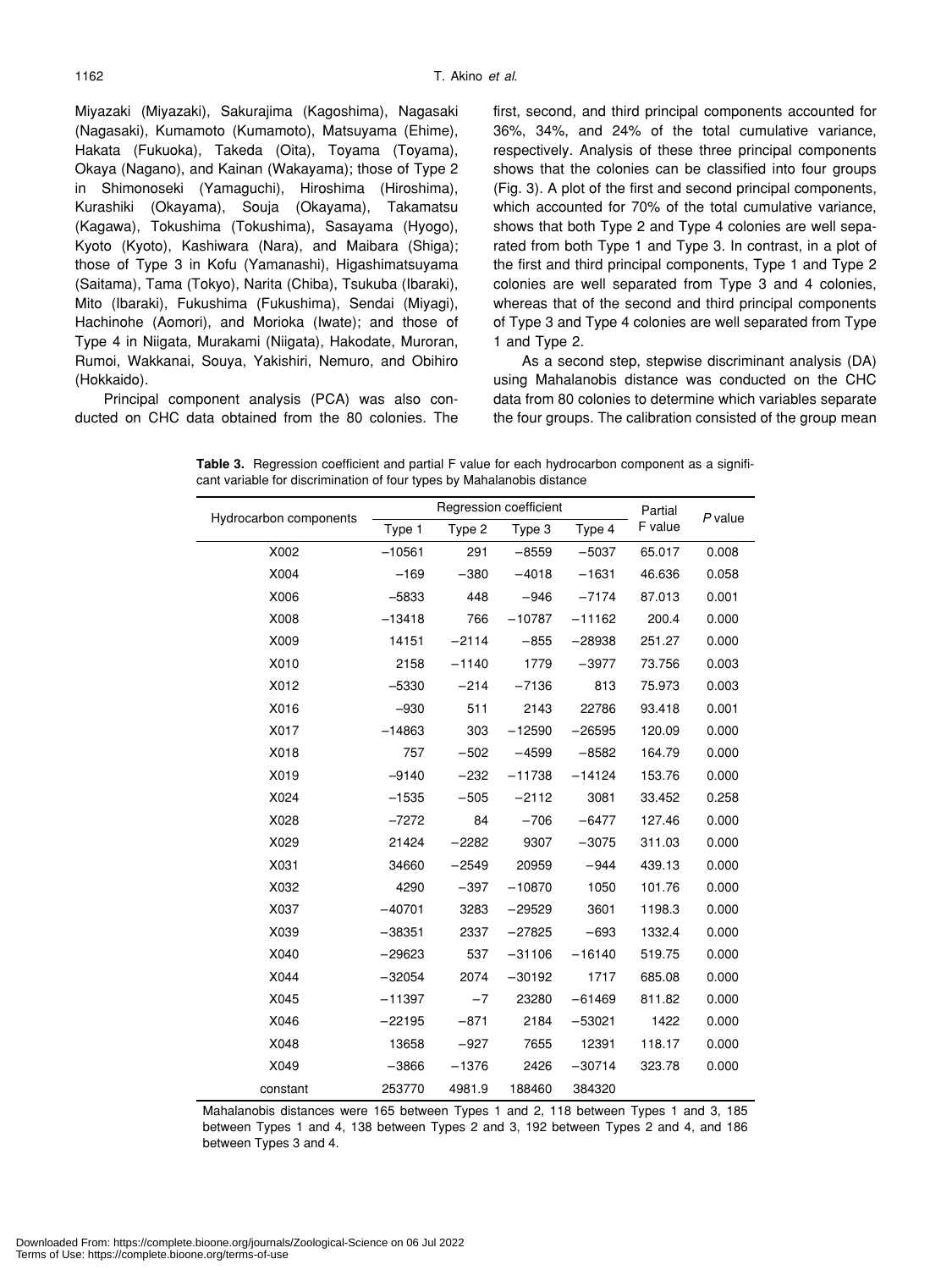matrix and the inversed pooled correlation matrix. Mahalanobis distances between the various groups were calculated for the data sets from which the calibrations were generated. These distances are displayed in Table 3. As a result of DA, a total of 24 hydrocarbon components were chosen as significant discriminators to predict the groups. Regression coefficients and partial F values are shown in Table 3.

## **Distribution of colonies with four types of CHC's in Japan**

We classified CHC patterns of approximately 400 *F. japonica* colonies that were collected in Japan into four groups based on DA. Fig. 4 shows the distribution of the colonies with the four different types of CHC. Type 1 colonies

(white circles) were mainly distributed in southern Honshu, Shikoku, and Kyushu. Type 2 colonies (black circles) were distributed in southern Honshu, whereas Type 3 colonies (blue circles) are found in central and coastal (Pacific) northern Honshu. Type 4 (red circles) distribution is on the Sea of Japan coast of northern Honshu and Hokkaido. In several prefectures, the four types were sympatric.

#### **Comparison of morphological features**

We examined workers of the four types to find differences in external morphology by measuring head length (HL), head width (HW), antennal scape length (SL), compound eye length, cephalic index (HW/HL x 100), and scape index (SL/HW x 100). There were no significant differences in these morphological features of the workers among the



**Fig. 4.** Distribution of four types of CHC blends in Japan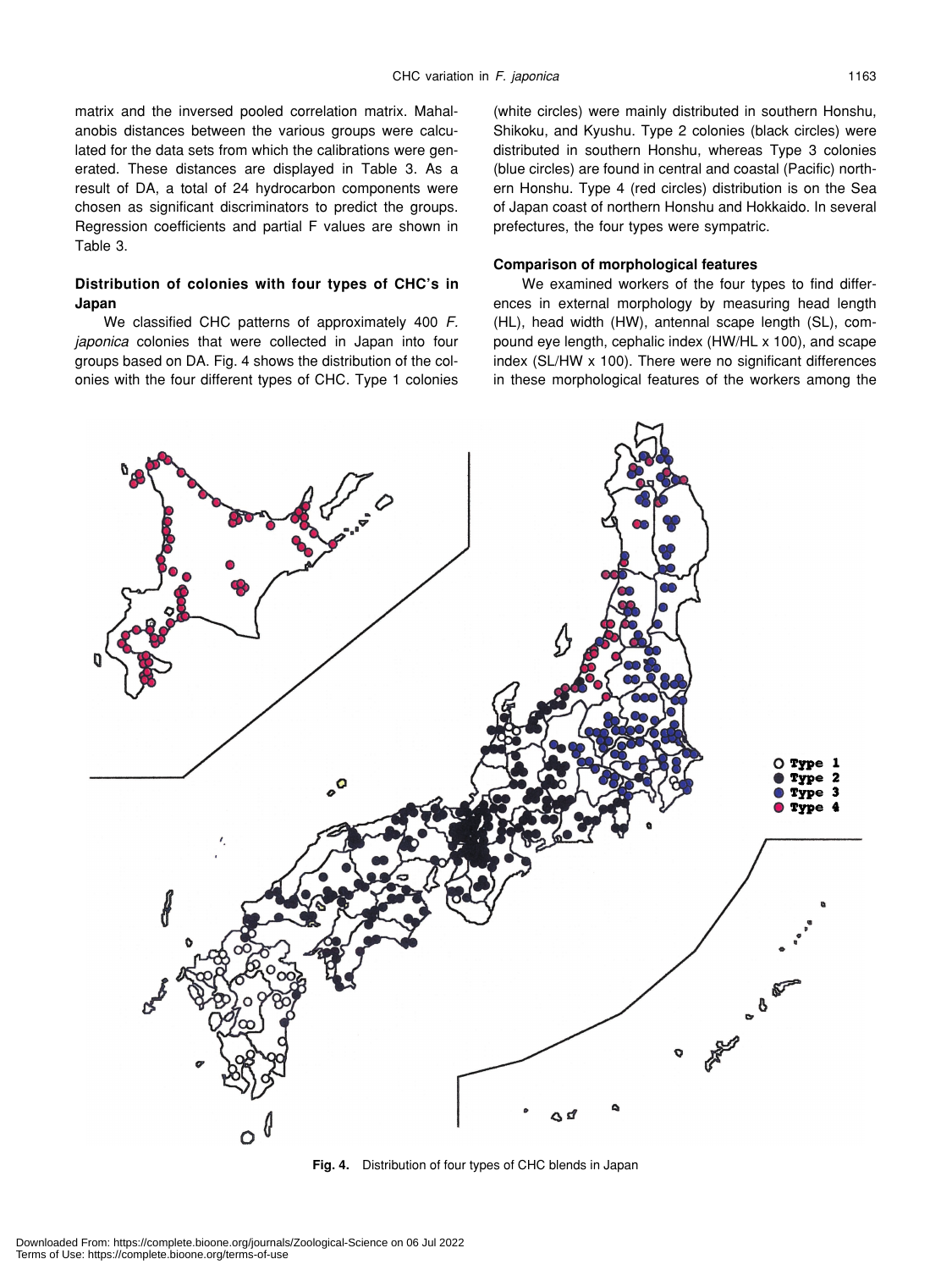types (Terayama, Akino and Yamaoka, in prep.).

The mounted voucher specimens of the four types of *F. japonica* are deposited in the National Institute of Agro-Environment Science, Tsukuba, and the Museum of Nature and Human Activities, Hyogo.

#### **DISCUSSION**

Comparison of the CHC in *F. japonica* revealed that (1) nestmate workers shared almost identical blends that contained all the CHC components (Table 2), and (2) the CHC components were common but the blend ratios differed even among sympatric colonies. These results are consistent with previous studies on the CHC in ants (Howard 1993; Vander Meer and Morel 1998; Yamaoka 1990), *i.e*., the ant CHC compositions are species specific and their blend ratios are colony specific. In this study, however, we found (3) four distinct types in CHC composition were present in *F. japonica* specimens collected throughout Japan (Types 1, 2, 3, and 4 in Table 1).

Cluster analyses on the CHC blends of 80 colonies suggested the existence of four principal groups (Fig. 2). PCA reduced the 53 variables to 3 principal components that represented 94% of the total variance. This also allowed us to establish four groups. The 1st, 2nd, and 3rd principal components characterized Type 2, Type 4, and Type 1, respectively. Subsequently, stepwise discrimination analyses using Mahalanobis distance determined 24 CHC components for discrimination of the four groups (Table 3). Classification of *F. japonica* colonies based on DA indicated that Type 1 was observed in colonies mainly distributed in southern Honshu, Shikoku, and Kyushu, Type 2 in southern Honshu, Type 3 in central and Pacific-coastal northern Honshu, and Type 4 at the Sea of Japan coast of northern Honshu and Hokkaido (Fig. 4). In *F. japonica* colonies, CHC blends are paralleled by the colonies, separate distributions. It appears that colonies of these four CHC types correspond to geographical pupulations, and that the four pupulations may be sibling species. As shown in Fig. 4, colonies with different CHC types are distributed sympatrically in several area, including Nagano, Niigata, Toyama, and Yamaguchi Prefectures. We have not yet found hybrid types of CHC blends among the CHC types. If the differences of CHC components are due to intraspecific variation, hybrid types of CHC should be found in the places where colonies with different CHC types nest sympatrically. In contrast, if the differences are due to interspecific variation, hybrid CHC types would be seldom found. Further detailed research, especially at boundaries between different CHC types, is necessary to see if such crossbreeding occurs between reproductives of different CHC types.

In ants, there are many cases where workers of different populations are hardly separated by means of ordinary anatomical traits, although reproductive isolation is strongly suggested (Wilson, 1988; Hölldobler and Wilson, 1990). These sibling species are often separated by the differences in the morphological features specific to the reproductive, *i.e*., queens and males, or by the differences in chromosome numbers, biology, and/or ethology (Crozier, 1977; Crosland *et al*., 1988; Halliday, 1981; Ward, 1980a,b, 1983; Seifert, 1991). Therefore, the actual number of extant ant species should be much greater than the current number described, because of these sibling species. This is also true for *Formica* (Vepsäläinen and Pisarski, 1981; Douwes, 1981). Although *F. hayashi* was formerly placed in the same taxon with *F. japonica*, slight habitat differences were observed. With this as a start, their morphology was carefully compared, which resulted in the delineation of two species (Kondoh, pers. comm.; Terayama and Hashimoto, 1996).

Although few minor morphological differences were recognized in workers among the four groups, our discussion recognizing distinct groups in *F. japonica* may nevertheless be justified. Howard (1993) indicated that insect CHC compositions are generally different at species level, and that there is little intraspecific variation. This provides a new dimension of CHC compositions as phenotypes for discrimination and identification of insect species. Such chemotaxonomical approaches have been used with beetles (Golden *et al*., 1992; Lockey, 1991), moths (Carlson and Milstrey, 1991; Lavine and Carlson, 1991), termites (Kaib *et al*., 1991; Haverty *et al*., 1988; Takematsu and Yamaoka, 1999) and parasitic wasps (Espelie *et al*., 1990). Many of these studies sought a better means to classify and identify sibling or cryptic species, in which morphological differences were few found. In most cases, the CHC indeed appears to be a valuable character for identification, and also a cue for further detailed morphological comparison.

In *F. japonica*, we propose that the four groups are independent species. Geographical separation among the four different CHC types may be a result of allopatric or parapatric speciation. If so, it is uncertain how it developed. Even if the differences are due to intraspecific variation, however, the phenomenon is still interesting because there are no reports that show such clear variation in the CHC components within species. To test our hypothesis, further studies are necessary f in the following context: 1) comparison of the genetic distance among the four groups using molecular techniques, 2) comparison of the morphological features specific to reproductives, and 3) observation of reproductive barriers between the four groups by ecological and ethological methods.

#### **ACKNOWLEDGEMENTS**

We thank Dr. H. Suenaga of the Osumi Branch of the Kagoshima Prefectural Agricultural Experiment Station, Dr. Y. Takematsu of Yamaguchi University, Dr. O. Saito of the National Agricultural Research Center for the Western Region, Dr. F. Ito of Kagawa University, Dr. K. Ohkawara of Kanazawa Univerisity, Dr. Y. Hirai of the Natioinal Institute of Agrobiological Sciences, Dr. M. Shiga of the National Agricultural Research Organization, and Mr. M. Yoshimura of Iwate University for their help in the collection of the *F. japonica* colonies, Dr. S. Aoki of Gunma University for invalu-